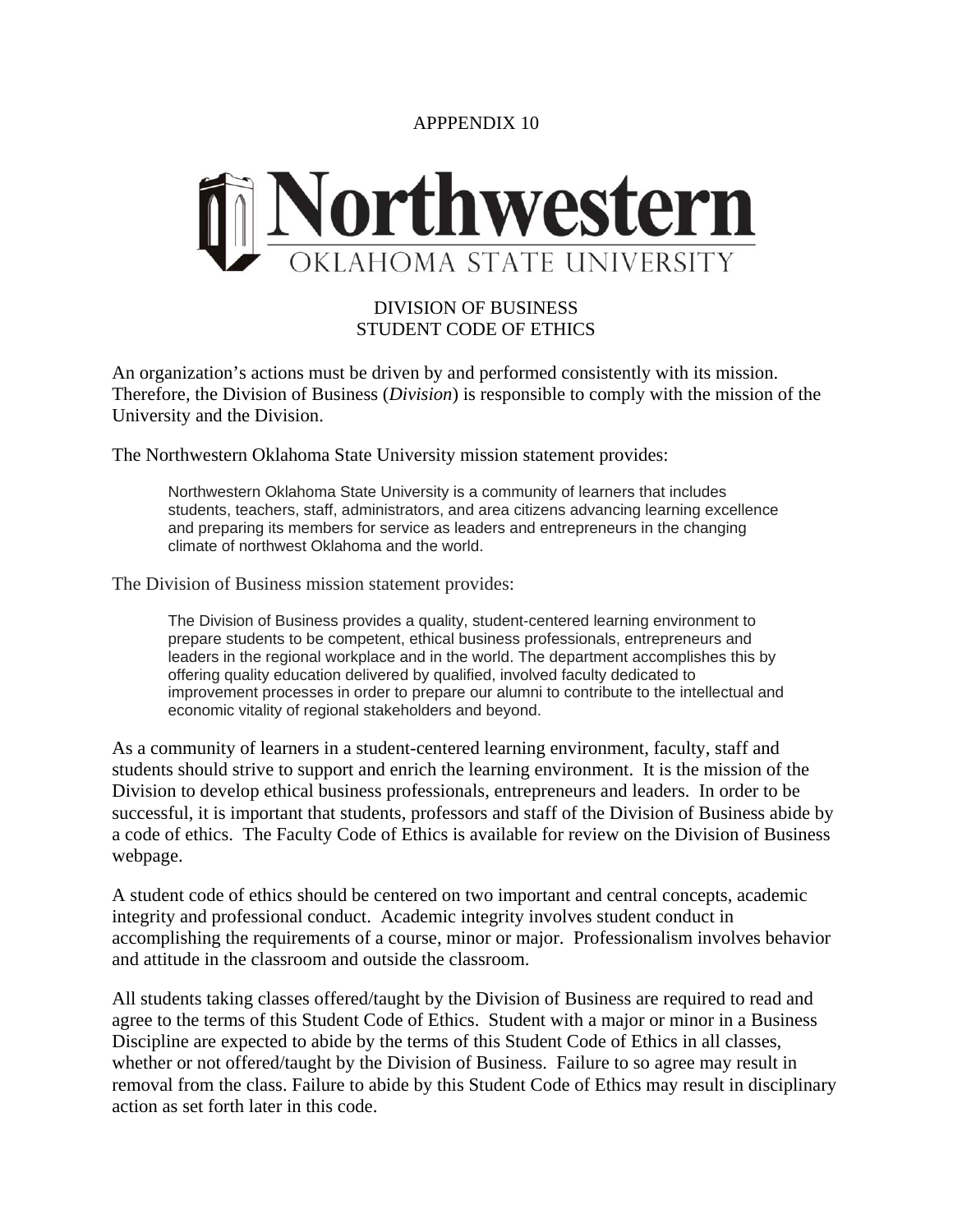## **ACADEMIC INTEGRITY**

Business students and students taking Business classes are expected to have the highest standards of integrity regarding their academic pursuits.

The Northwestern Oklahoma State University Student Handbook provides on page 124 (2009- 2010 edition):

All forms of academic dishonesty including cheating, plagiarism, unauthorized possession of exams or other materials, forgery, or alteration or misuse of university records, are subject to disciplinary action by the university. The forgery of faculty signatures is prohibited. You must get authentic signatures on all official documents.

The papers, examinations, assignments, projects, etc. should be the original work of the student. A student may not use a paper, project, assignment, etc. for two different classes without the express consent, in advance, of both professors involved. To use, all or a substantial portion of, a paper, project, assignment, etc. in two classes without the express consent of both professors is academic dishonesty.

Plagiarism whether intentional or unintentional is a violation of this Code of Ethics and will be subject to disciplinary action as set forth by this code. According to Robert Perrin, *Pocket Guide to APA Style*, Boston: Houghton Mifflin Company, 2004 (p. 15-16):

**Plagiarism** is the use of someone else's words, ideas, or line of thought without acknowledgement. Even when it is inadvertent – the result of careless notetaking, punctuating, or documenting – the writer is still at fault for dishonest work.

Academic integrity requires students to convey, directly or indirectly, accurate information to staff, professors and administrators regarding the student's experience, qualification, grades and other relevant information regarding academic pursuits, awards, scholarships, recognition, etc. A student starting a course without having taken the prerequisites would be an example of not conveying accurate information.

## **PROFESSIONALISM**

Professional conduct is expected in a student's interaction with classmates, staff members, professors, administrators and others. Professionalism includes ethical behavior, appropriate attire, proper behavior, promptness, and respect. Professionalism dictates that there should be no discrimination or harassment based on race, color, sex, national origin, religion, age, disability or sexual preference. Examples of unprofessional behavior include, but are not limited to arriving to class late, leaving class early, using cell phone or other electronic two-way communication devices (should be turned off or ringer set to silent), using obscenity or other disrespectful language, harassment, and other disruptive behaviors. Professional conduct is expected in all classes, campus activities and off-campus university-related events.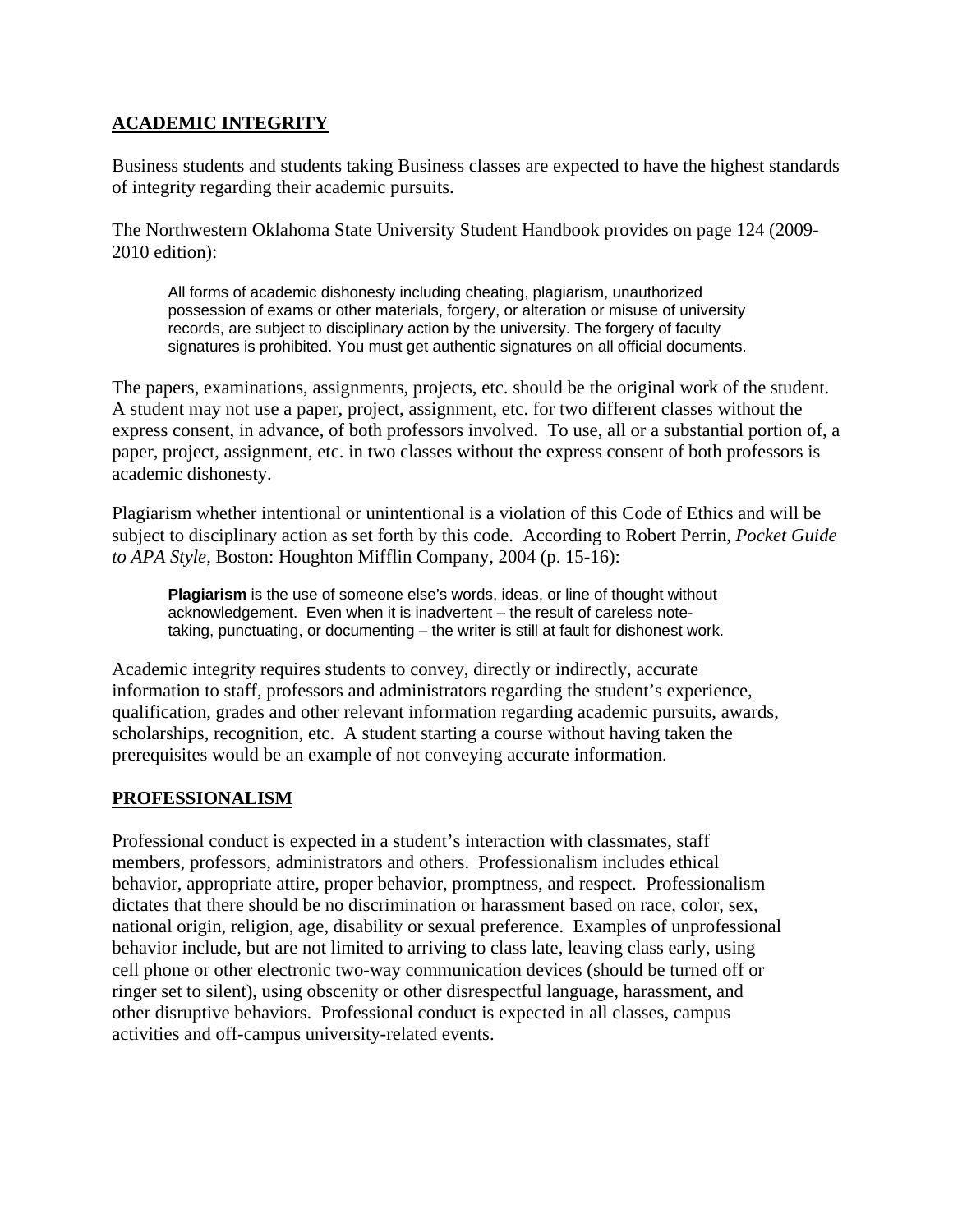Certainly, professionalism necessitates students complying with all federal, state and local laws and university, Business Division and classroom policies. Students are expected to honor confidences and not disclose confidential information. Professional behavior implies that a person is putting forth his/her best efforts. Fairness and objectivity are also elements of professionalism.

A profession has the duty to police itself. Therefore, professionalism calls for members of the profession to self-report improper behaviors. Not reporting unethical or improper conduct makes a person with knowledge complicit in the behavior.

Conflicts of interest should be avoided if possible. For example, if a student cannot evaluate a classmate fairly and in good faith, the student should speak with the professor about a conflict of interest.

Each professor may set specific policies regarding acceptable professional behavior in his/her class. Students are expected to abide by those policies and may be penalized or disciplined for not adhering to class policies.

## **VIOLATION OF POLICY**

Faculty members have the initial responsibility for handling violations of this code of ethics in their classrooms, offices or other academic activities in which they are involved. The sanctions available to the professor include:

- 1. Informal warning (oral or email)
- 2. Formal warning (email or other written format)
- 3. Remove student from classroom for day
- 4. Require the work to be redone and resubmitted
- 5. Require the student to complete additional work
- 6. Lowering the grade of work in question
- 7. Lowering the overall grade in the course
- 8. Recommend administrative withdrawal from the class
- 9. Assigning an 'F" or "0" for the work in question
- 10. Assigning an "F" for the class
- 11. Recommend the student be referred for university-level disciplinary action

The above sanctions are not meant to be progressive steps; rather the professor may impose any sanction on the list the professor believes appropriate. A student who is assigned an "F" in the class for disciplinary reasons will not be allowed to withdraw from the class, even if the withdraw deadline has not passed. A student who has violated the code of ethics on three or more different occasions may be referred by a professor or the Division Chair to the Vice President for Student Affairs for disciplinary action at the university level, despite the individual violations were not of a nature that alone would warrant university disciplinary action.